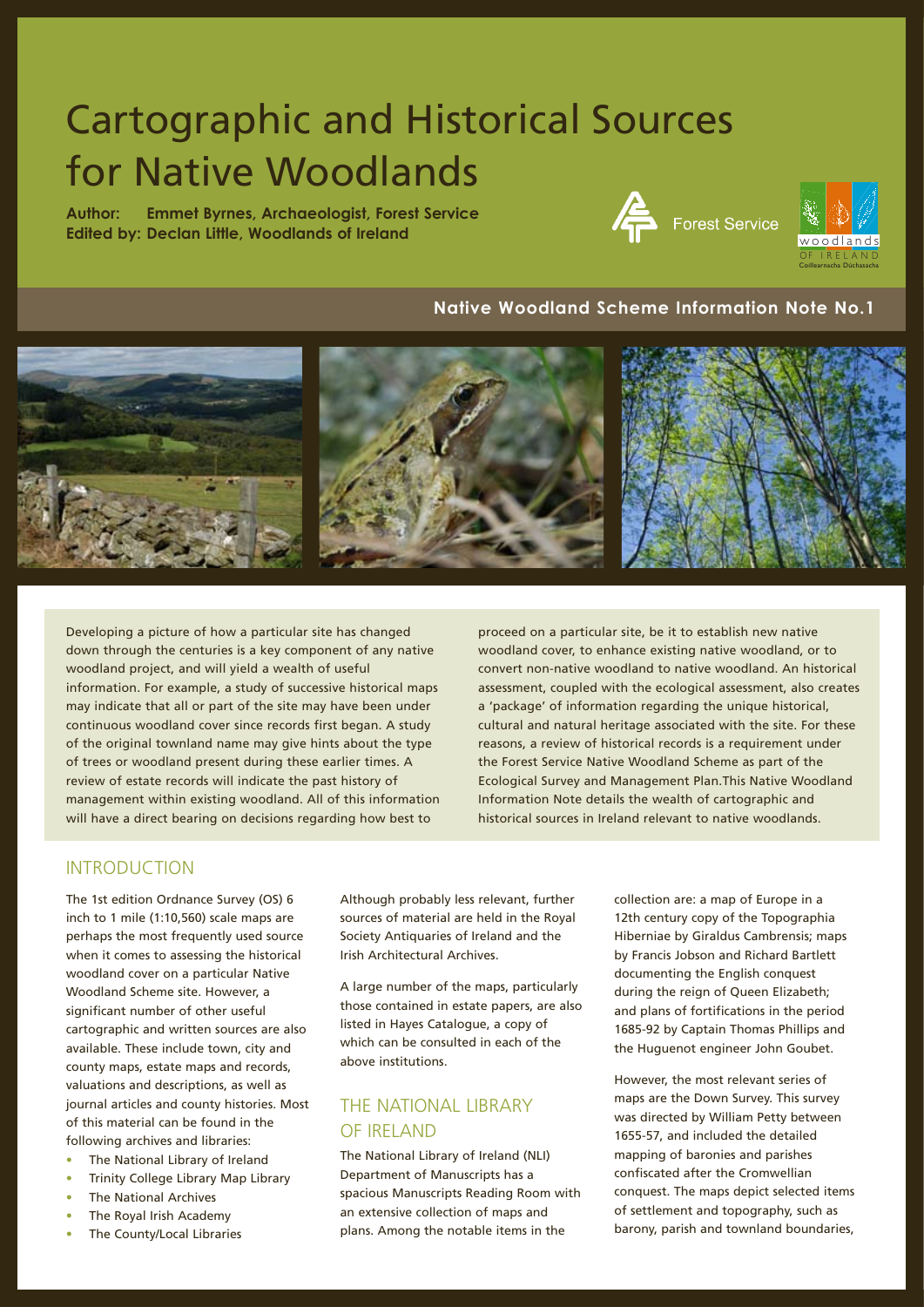

Landed Estate papers constitute the other main component of the NLI collection and comprise records generated in the course of the administration of certain landed estates over a period of several centuries. Among the more notable estates represented are:

| <b>Balfour</b>                 | Co. Meath and         |
|--------------------------------|-----------------------|
|                                | Co. Louth             |
| <b>Bellew</b>                  | Co. Galway            |
| Castletown                     | Co. Laois             |
| Clements                       | Co. Leitrim and       |
|                                | Co. Donegal           |
| Clonbrock                      | Co. Galway            |
| Conyngham                      | Co. Meath,            |
|                                | Co. Donegal,          |
|                                | Co. Clare and         |
|                                | Co. Limerick          |
| Coolatin                       | Co. Wicklow           |
| De Freyne                      | Co. Roscommon         |
| De Vesci                       | Co. Laois             |
| Doneraile                      | Co. Cork              |
| Farnham                        | Co. Cavan             |
| Fingall                        | Co. Dublin            |
| Ffrench                        | Co. Galway            |
| Headford                       | Co. Meath             |
| Inchiquin                      | Co. Clare             |
| Lismore                        | Co. Waterford         |
| Louth                          | Co. Meath, Co. Louth, |
|                                | Co. Monaghan and      |
|                                | Co. Kildare           |
| Mahon                          | Co. Galway            |
| Mansfield                      | Co. Kildare           |
| Monteagle                      | Co. Limerick          |
| O'Hara                         | Co. Sligo             |
| Ormond                         | Co. Kilkenny and      |
|                                | Co. Tipperary         |
| Powerscourt                    | Co. Wicklow           |
| Prior-Wandesforde Co. Kilkenny |                       |
| Sarsfield                      | Co. Cork              |
| Wicklow                        | Co. Wicklow           |
| Wynne                          | Co. Wicklow           |

The estate collections usually include correspondence and other personal papers documenting the personal lives and careers of the various members of the landlords' families. Most of the collections date from the 17th to the 20th century.



# TRINITY COLLEGE LIBRARY MAP LIBRARY

The Map Library established in 1987 and contained in the Trinity College Library is the centre for cartographic materials in the University of Dublin. It holds both rare, older material as well as modern maps, and contains over half a million maps, making it the largest collection of printed maps in Ireland. The collection is particularly strong on maps of Ireland and Britain.

The library is open to all. Readers who wish to consult maps should apply for a reader's ticket at the Enquiries Counter in the Berkeley Library, or write directly to the Librarian.

# THE ROYAL IRISH ACADEMY

The Royal Irish Academy (RIA), founded in 1785, is the principal learned society in Ireland. One of the major research

projects funded by the academy is the Irish Historic Towns Atlas (perhaps not, unless they illustrate surrounding woodland cover. If this is the case (e.g. illustrate the likes of FitzSimon Wood), then keep in the info. note, but add a sentence explaining their relevance and application.), a series of publications on individual towns representing different periods of urban development in Ireland. Each individual town atlas contains a large-scale (1:2,500) colour map depicting the town circa 1840, copies of other historical plans, views and illustrations, and a detailed text section with explanatory maps. The towns published to date are as follows:

- No. 1 Kildare (1986)
- No. 2 Carrickfergus (1986)
- No. 3 Bandon (1988)
- No. 4 Kells (1990)
- No. 5 Mullingar (1992)
- No. 6 Athlone (1994)
- No. 7 Maynooth (1995)
- No. 8 Downpatrick (1997)
- No. 9 Bray (1998)
- No. 10 Kilkenny (2000)
- No. 11 Dublin, Part 1, to 1610 (2002)
- No. 12 Belfast, Part 1, to 1840 (2003)

The RIA also holds the original manuscripts of the OS Memoirs. These contain descriptions of parishes visited during the mapping of Ireland at the time of the first OS. Colonel Thomas Colby initiated the written reports, with instructions to compile statistical remarks for every parish dating from his first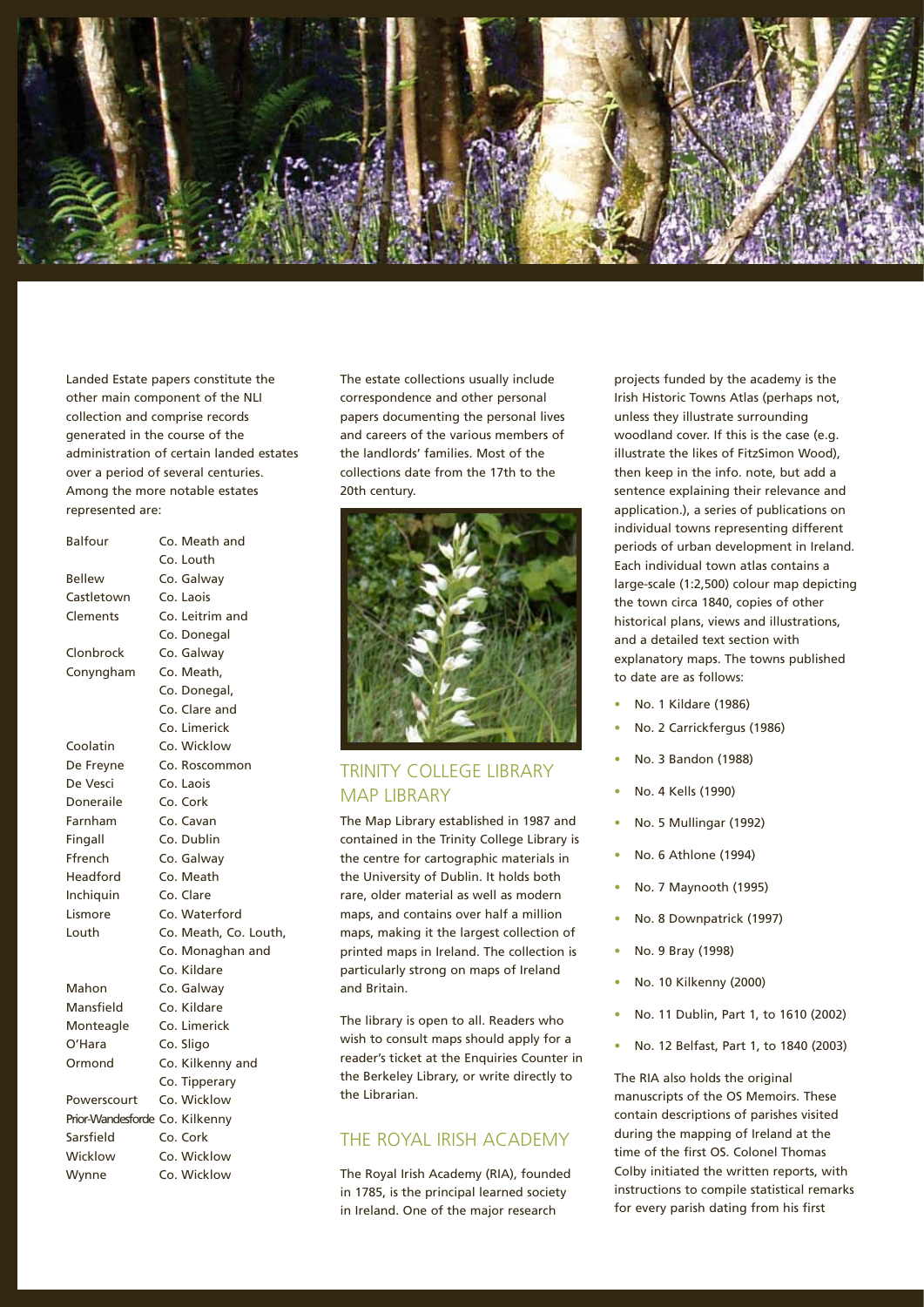

However, these reports embrace a whole range of subjects other than purely maprelated information.

Since 1989, as a joint venture between the RIA and the Institute of Irish Studies, Queen's University of Belfast, volumes of the extant memoirs for different counties have been published, together with excerpts from the maps and some of the drawings that illustrated the original descriptions.

#### THE NATIONAL ARCHIVES

The first OS of Ireland was authorised by the Duke of Wellington in 1824. During the period between 1824 and the present day, it has created very large quantities of archives, some of which have been transferred to the National Archives of Ireland. The archives transferred comprise part of the administrative archives, most of the archives generated by the mapping of the country at the scale of 6 inches to 1 mile (1:10,560), and town plans at various scales. Included are items such as registered correspondence 1824- 1952, parish observation books, descriptions of trigonometrical stations, boundary remark books, plots of rivers and lakes, etc., as well as the name books, which record evidence on the orthography of the place names.

Probably the most relevant of these archives are the Fair Plans, the original partly coloured drawings prepared on a parish basis, from which the 6 inch maps were traced for printing. Although they themselves were never published, the plans were finished with great care and attention to detail. They are most interesting in bog, garden, woodland and mountains as well as demesnes were depicted by appropriate symbols.

General information about the history of Ordnance Survey mapping can also be very useful (Andrews, 1974 & 1975). A very detailed paper on the history and significance of the Ordnance Survey Memoirs, entitled Portraying Donegal: The Ordnance Survey Memoirs, was written by Angélique Day and published in the Donegal Historical Society Year Book. (Should this be included in the reference list? Will consult Emmet)



## LOCAL LIBRARIES

Most County Libraries have a Local Studies section containing a collection of books and other material dedicated to many aspects of their county. They are usually open to the public free-of-charge. The quality and size of these sections very much depend on the resources of the particular library service and the interest of the local librarian, but some are exceptionally well stocked. Most of the titles primarily deal with the history, archaeology and topography of the county, and will usually include historical and archaeological journals of specific relevance to the county. There may also be other directories, almanacs, topographical dictionaries and

Facsimile copies of early maps or estate papers are less frequent, but do occur. Some libraries hold copies of the Down Petty Survey (1685) and Grand Jury Maps (1787), as well as first edition OS 6 inch maps and their accompanying Letters and Name books. Some OS 25 inch, 5 inch and 10 inch town plans may also be held, as well as maps relating to the Commissioner of Public Works navigations and reclamation scheme of the late 19th Century. There may also be other estate records and land surveys, for example, Griffith's Valuation of 1855) which gives information on land holding in the 19th Century.

Finally, the more developed libraries may also have a photographic collection, with an archive of negatives and prints from important local collections. Some of these collections include interesting views of estates or demesnes in the last two centuries, as well as items of antiquarian interest.

# TOWNLAND NAMES AND PLACENAMES

A considerable amount of the topographically descriptive townland names and placenames of the Irish countryside originated during the Early Historic and Hiberno-Norse periods, i.e. from about the 8th Century. Irish placenames indicating woodland are particularly common, especially the ubiquotus doire (often angliscised as derry or or oak grove) of which there are over 1600 examples recorded. Also common are placenames including beith or birch, iúr or yew, and saileach or willow (MacCoitir, 2003).

For further details, readers should also consult the publications of the